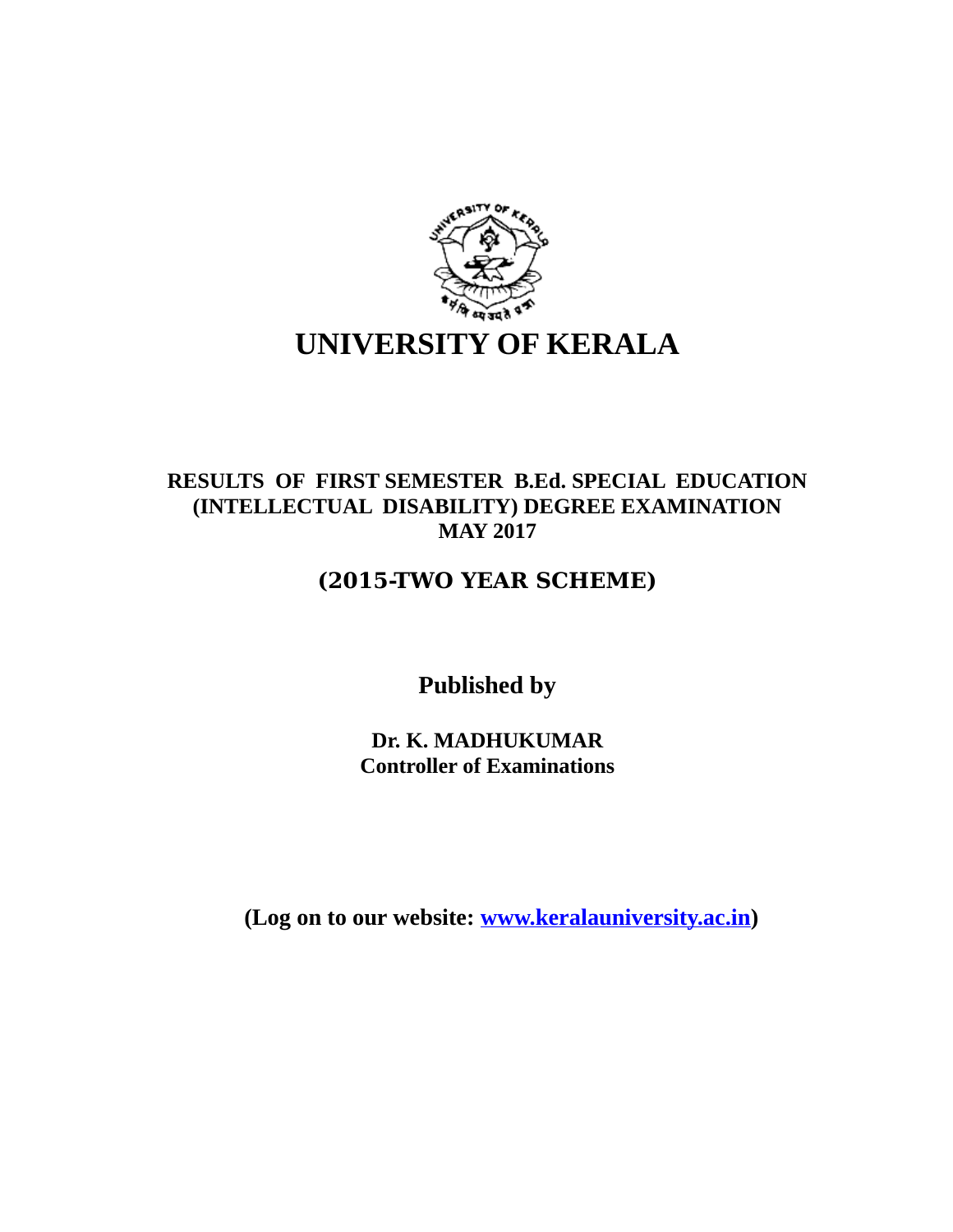**No. EG VI B/B.Ed./2018 Not to be published before 09.01.2018**

## **UNIVERSITY OF KERALA**

## **NOTIFICATION**

## **Results of the First Semester B.Ed. Special Education (Intellectual Disability) Degree Examination, May 2017 (2015 Scheme-Two Year)**

- 1 The following is the Provisional list of Register Numbers of the successful candidates of First Semester B.Ed.Special Education (Intellectual Disability) Degree Examination May 2017 (2015 Scheme-Two Year ).
- 2 The grade secured by each successful candidate is shown against the Register Number.
- 3 The Candidates who wish to get their answer scripts revalued/scrutinized should sent their application in the prescribed form with the required fees on or before 30.01.2018

### **CONTROLLER OF EXAMINATIONS**

University Buildings, Thiruvananthapuram, Dated: 09.01.2018.

To

- 1. The PRO for urgent press release
- 2. Enquiry
- 3. P.S. to V.C./ P.V.C.
- 4. P.A. to C.E.
- 5. DR IV/AR (B.Ed.)/AR (Revaluation)/KUCC
- 6. EJ III Section
- 7. Stock File/File Copy/Office Copy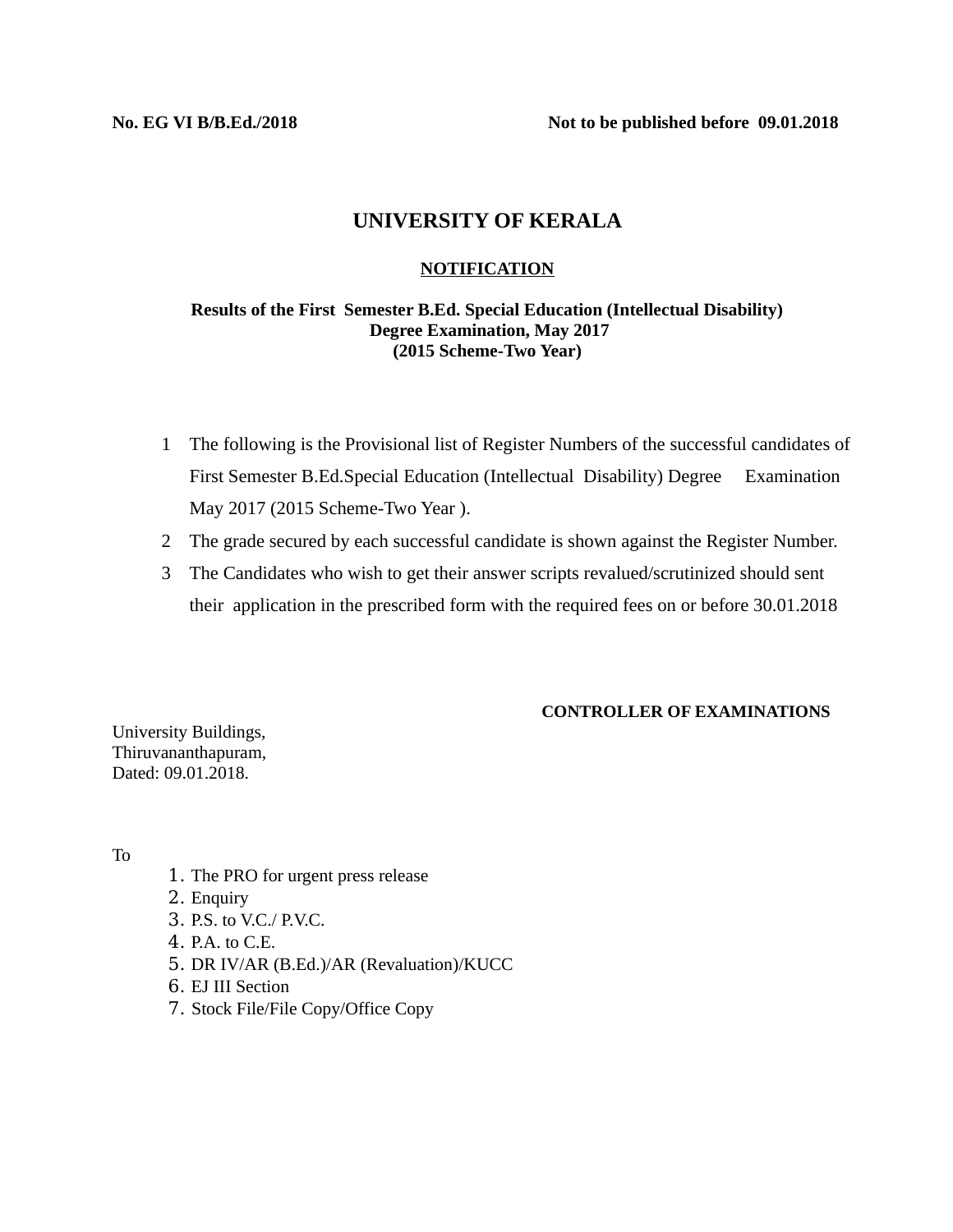#### Form No : 137

# **UNIVERSITY OF KERALA Result Abstract (For Syndicate Members) B.Ed. Courses in Affiliated Colleges**

Semester : 1 Month & Year : May 2017

| Exam. | Name of the Programme                                   | <b>No. of Students</b> |          |        | Pass $%$ |
|-------|---------------------------------------------------------|------------------------|----------|--------|----------|
| Code  |                                                         | Registered             | Appeared | Passed |          |
| 02    | 183151   Special Education<br>[Intellectual Disability] | כ 1                    |          |        | 92.31    |

**Dr.K.MADHUKUMAR** Controller of Examinations